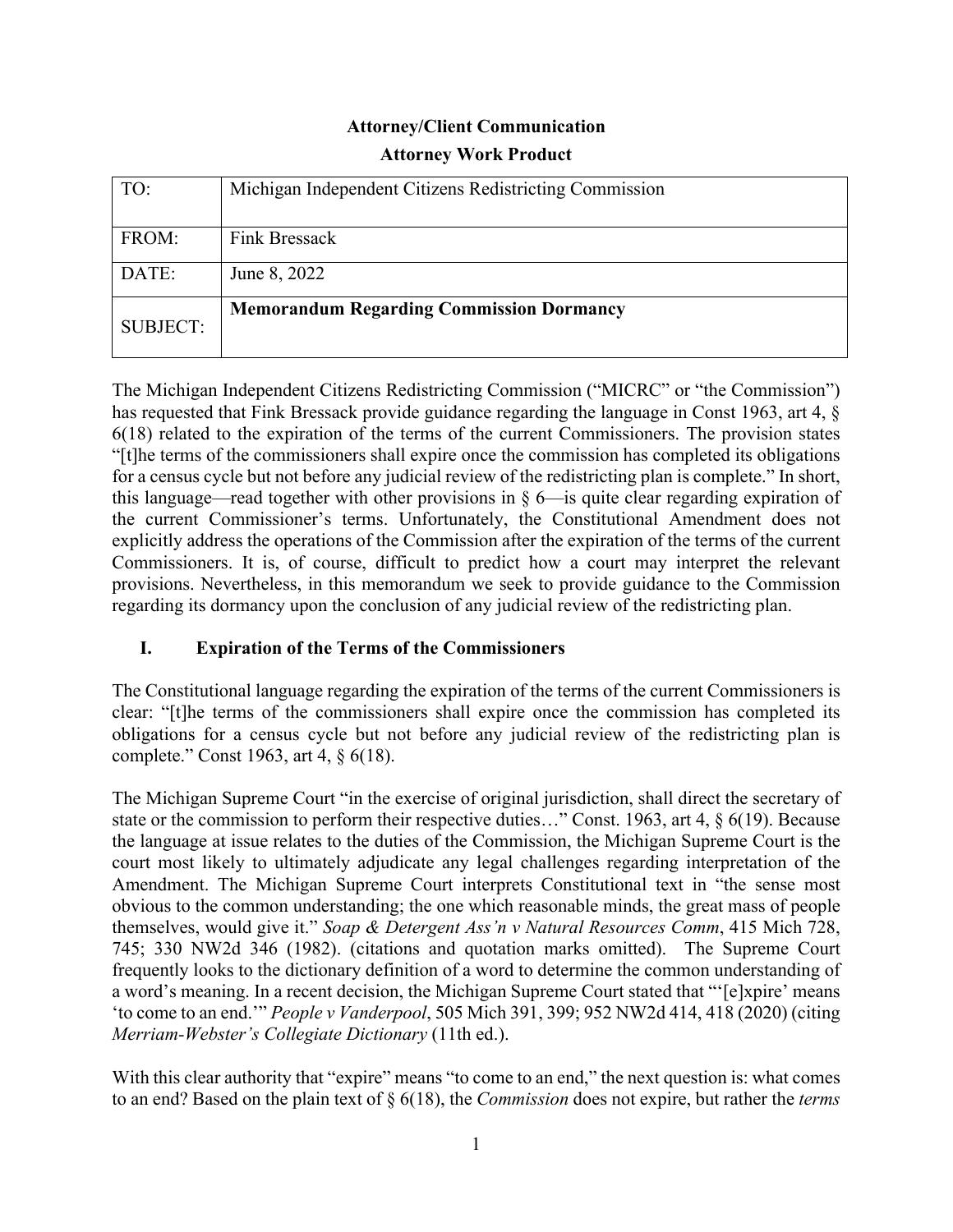*of the Commissioners* "come to an end" when the Commission has completed its obligations for a census cycle and any judicial review of the adopted maps concludes.

The Commission's "obligations for a census cycle" are primarily set forth in  $\S$  6(7)-(17). After the Commission has adopted a redistricting plan for the state senate districts, the state house of representative districts, and the congressional districts, and after the Commission issues its report and any Commissioners' dissenting reports, the Commission's obligations for the census cycle have been completed.

"[J]udicial review of the redistricting plan is complete" when any pending legal challenges to the maps have been fully adjudicated, including any appeals. Completion of judicial review triggers the expiration of the current Commissioners' terms pursuant to  $\S$  6(18).

Alternatively, an argument could be made that "any judicial review" includes lawsuits not yet filed, so the terms of the Commissioners do not expire until all lawsuits which have been or could be filed challenging the plan are complete, regardless of when any particular lawsuit is filed. Thus, it could be argued that a lawsuit filed in, for example, 2026 could be deemed "judicial review," under § 6(18) even if all other legal challenges (such as *Agee* and *Banerian*) have already concluded. § 6(18) contains no explicit temporal restriction; instead, it extends terms until "any judicial review" is "complete." Although judicial review might *appear* to be complete after any currently pending legal challenges conclude, an argument could be made that if new litigation commences in 2026, for example, "any judicial review" is not actually complete until that new suit also is complete.

Further,  $\S$  6(18) references "the redistricting plan." This, of course, refers to the plans adopted by a majority of the Commissioners whose terms  $\S 6(18)$  addresses. Read in context, then, the phrase "judicial review" attaches to "the redistricting plan." Again, a lawsuit commenced in 2026 challenging "the redistricting plan" could conceivably fit within that text. The language could be read to track this "census cycle," as the text suggests.

However, we believe that when interpreting  $\S$  6(18), a court is most likely to conclude that the "common understanding" of the language is that the terms of the Commissioners expire when actually-filed lawsuits seeking judicial review of the redistricting plan have concluded. Any future legal challenges of the maps (and any court-ordered redrawing) prior to the seating of the next Commission could not be handled by the current Commissioners, as their terms will have expired. Had the drafters of the Amendment intended to extend the terms of the Commissioners until a new Commission was seated, they could have stated so explicitly. Indeed, the California Citizens Redistricting Commission Amendment, which has many similarities to the MICRC Amendment, states "[t]he term of office of each member of the commission expires upon the appointment of the first member of the succeeding commission." Cal Const art. XXI, § 2. Similarly, the Arizona Independent Redistricting Commission Amendment contains explicit temporal guidance regarding the expiration of the terms of commissioners: "[e]ach commissioner's duties established by this section expire upon the appointment of the first member of the next redistricting commission." Ariz Const art. IV, Pt. 2 § 1(23). The Arizona Amendment also anticipates and explicitly addresses the possibility of mid-cycle legal challenges: "[t]he independent redistricting commission shall not meet or incur expenses after the redistricting plan is completed, except if litigation or any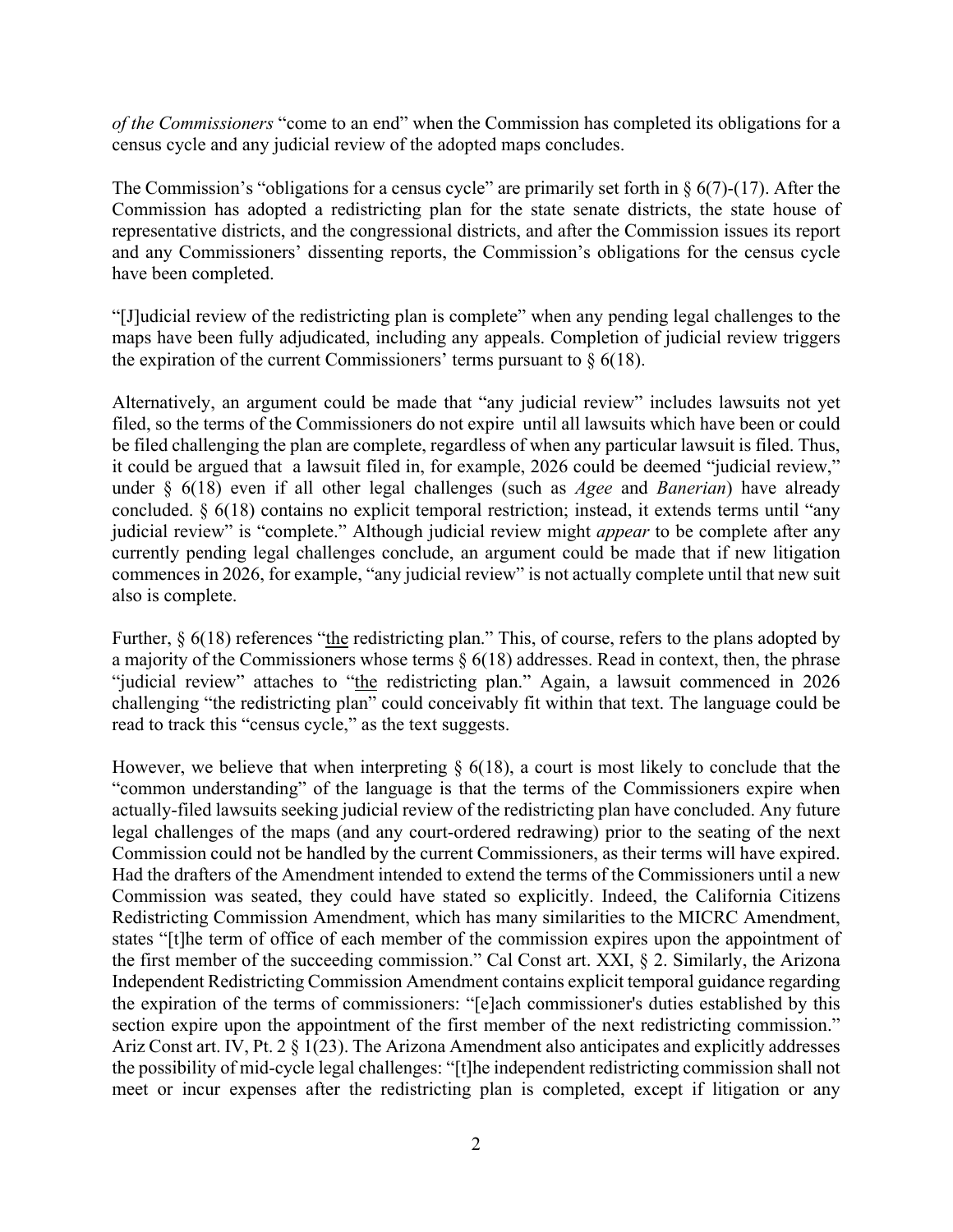government approval of the plan is pending, or to revise districts if required by court decisions or if the number of congressional or legislative districts is changed." *Id.* The MICRC Amendment does not have the same or similar language. Rather, it has the more limiting language, which compels our conclusion that the terms of the MICRC Commissioners expire when the pending legal challenges conclude.

## **II. Operations of the Commission After Expiration of Commissioner Terms**

While the terms of the current *Commissioners* expire as described above, the *Commission* itself does not expire. Under § 6, the Commission—and only the Commission—has the legal authority to adopt redistricting plans for this state.  $\S 6(19)$  states that if the Supreme Court determines that a plan "fails to comply with the requirements" of the amendment, the Court "shall remand a plan to the commission for further action." And, "[i]n no event shall any body, except the [Commission] acting pursuant to this section, promulgate and adopt a redistricting plan or plans for this state." §  $6(22)$  states:

for purposes of interpreting this constitutional amendment the people declare that the powers granted to the commission are legislative functions not subject to the control or approval of the legislature, and are exclusively reserved to the commission. The commission, and all of its responsibilities, operations, functions, contractors, consultants and employees are not subject to change, transfer, reorganization, or reassignment, and shall not be altered or abrogated in any manner whatsoever, by the legislature. No other body shall be established by law to perform functions that are the same or similar to those granted to the commission in this section.

§ 6(6) states "[t]he commission shall have legal standing…to defend any action regarding an adopted plan." The Constitution does not confer standing to defend any action regarding an adopted plan upon any other body, suggesting that only the Commission has standing to defend an adopted plan.

## **a. The Commission Has an Ongoing Obligation to Defend Any Legal Action Filed Challenging the Adopted Plans**

Pursuant to §§ 6(6), 6(19), and 6(22), the legal defense of any challenges to the adopted plans and the promulgating and adopting of any redistricting plan, is the responsibility of the Commission.

## **1. The Secretary of State Could Reconvene the Commission to Defend Future Legal Challenges by Drawing New Commissioners**

In the event of a legal challenge to the adopted plans after the expiration of the current Commissioners' terms pursuant to  $\S$  6(18), the Secretary of State may need to reconvene the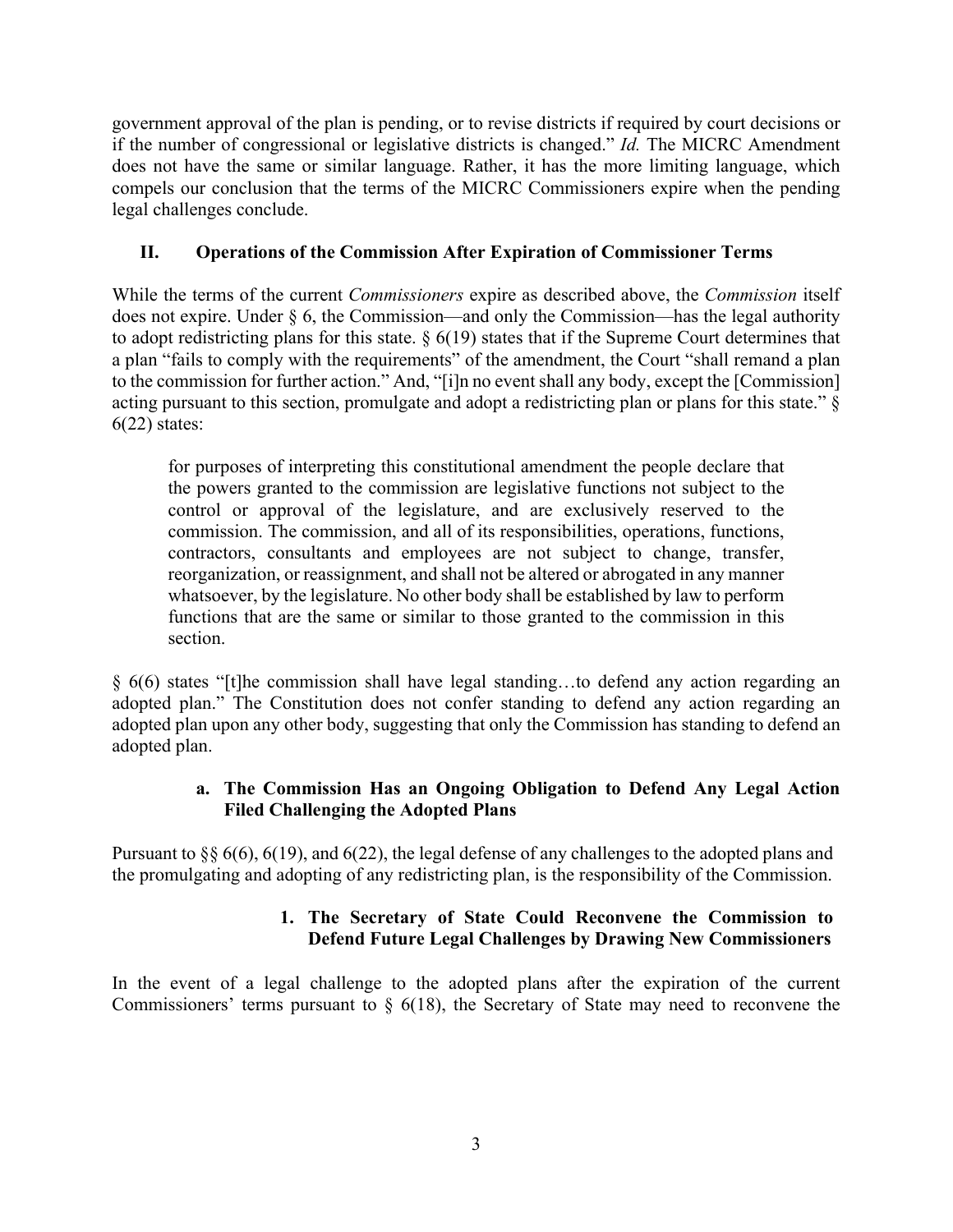Commission.<sup>1</sup> The tension between § 6(6) and § 6(18) is one of process and pragmatism—not law. § 6(6) is clear that the Commission—not the current or prior Commissioners—is required to defend any action challenging an adopted map. § 6(18) is also clear that the Commissioners' terms expire "once the commission has completed its obligations for a census cycle but not before any judicial review of the redistricting plan is complete." If the Commission must be reconvened after the current Commissioners' terms have expired, we must look to the Constitutional language beyond these two sections to understand how to proceed. § 6(3) provides a mechanism for reconvening the Commission with new Commissioners. The provision states:

(3) Except as provided below, commissioners shall hold office for the term set forth in part (18) of this section. If a commissioner's seat becomes vacant for any reason, the secretary of state shall fill the vacancy by randomly drawing a name from the remaining qualifying applicants in the selection pool from which the original commissioner was selected. A commissioner's office shall become vacant upon the occurrence of any of the following:

- (a) Death or mental incapacity of the commissioner;
- (b) The secretary of state's receipt of the commissioner's written resignation;
- (c) The commissioner's disqualification for election or appointment or employment pursuant to article XI, section 8;
- (d) The commissioner ceases to be qualified to serve as a commissioner under part (1) of this section; or
- (e) After written notice and an opportunity for the commissioner to respond, a vote of 10 of the commissioners finding substantial neglect of duty, gross misconduct in office, or inability to discharge the duties of office.

Accordingly, the Secretary of State would be authorized under  $\S$  6(3) to "fill the vacance ies] by randomly drawing a name from the remaining qualifying applicants in the selection pool from which the original commissioner was selected." While the administration of this will take time, § 6(3) explicitly addresses how to handle vacancies and requires the Secretary of State to select new Commissioners after the terms of the original Commissioners have expired pursuant to  $\S$  6(18), if the Commission must be reconvened.

If a lawsuit is filed challenging a map after the Commissioners' terms have expired pursuant to §  $6(18)$ , and a future Secretary of State were to refuse to fill the vacancies under §  $6(3)$ , any interested party could bring an action to compel the Secretary of State to carry out her duties as the nonvoting secretary of the Commission under  $\S$  6. This is supported by  $\S$  6(19), which gives the Michigan Supreme Court original jurisdiction over actions seeking to "direct the secretary of state or the commission to perform their respective duties[.]" Accordingly, any interested party would likely have standing to bring a claim against the Secretary of State in the Supreme Court seeking an order to compel the Secretary of State to carry out her duties under  $\S$  6(3).

<sup>&</sup>lt;sup>1</sup> The Commission may have an argument in response to such a future legal challenge that the people of this state approved the language in  $\S$  6(18) because they wanted finality, thus any legal challenge after the terms of the current Commissioners expire is simply too late.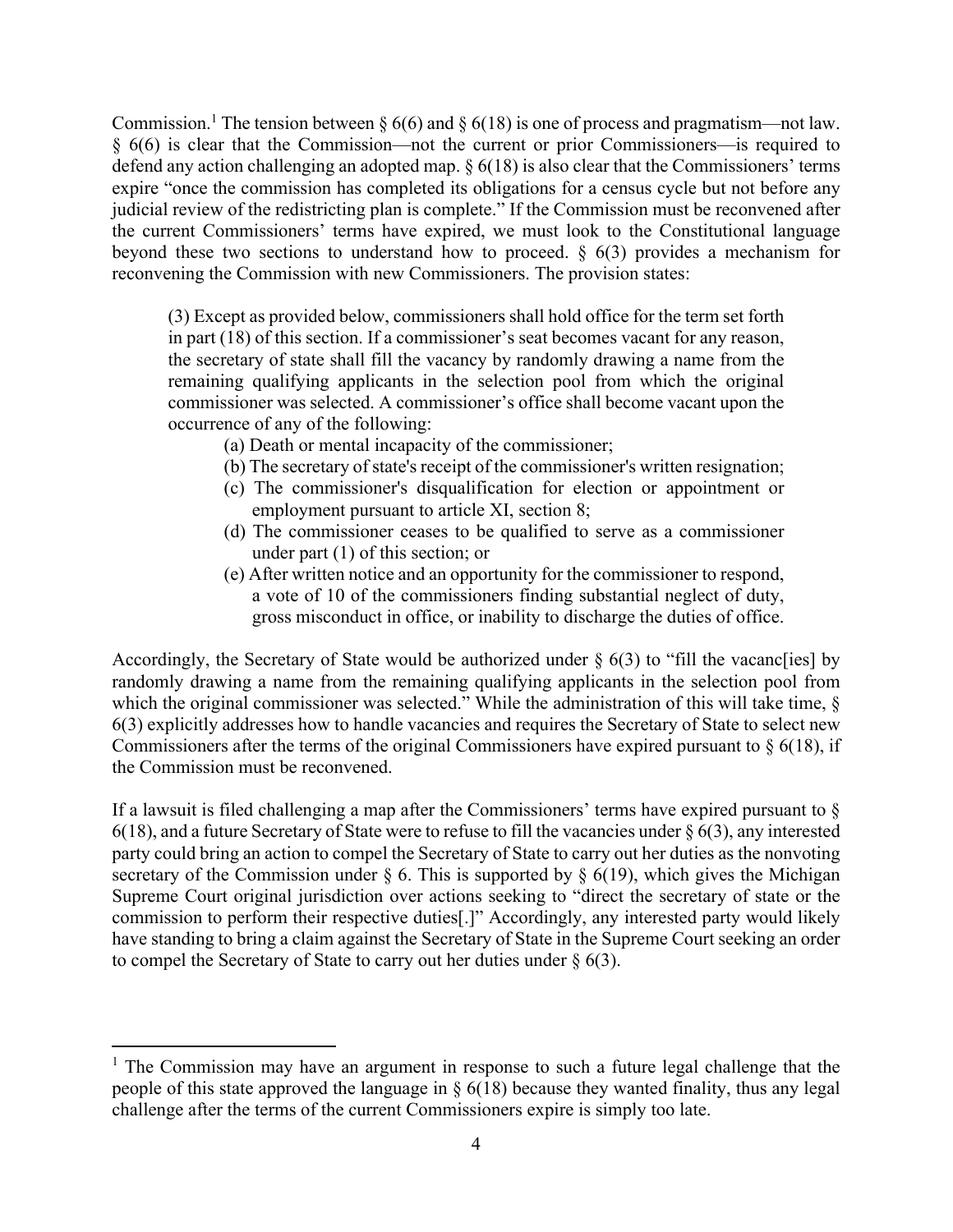#### **2. Alternatively, the Commission May Have the Authority to Direct the Secretary of State to Defend Future Legal Challenges Without Reconvening the Commission**

The Amendment does not explicitly address whether the convening of the full Commission (with a full set of new Commissioners) would be required to defend against a legal challenge to an adopted plan. § 6(4) states that "[t]he secretary of state shall be secretary of the commission without vote<sup>[1]</sup>" Moreover, "in that capacity, [the secretary of state] shall furnish, under the direction of the commission, all technical services that the commission deems necessary." This could be read to suggest that before the current Commissioners' terms expire, the Commission could direct the Secretary of State to defend a future legal action on behalf of the Commission, without the need for reconvening the entire Commission.

### **3. The Commission Could Retain its Subject Matter Experts and Legal Counsel for Anticipated Future Legal Challenges**

Should the Commission face a future legal challenge, it will need to have legal counsel and other subject matter experts available very quickly to help defend against the challenge, and to possibly assist with any court-ordered revision of the maps. As the Commission is aware, the typical public procurement process takes substantial time. Further, there is significant value to the Commission in the institutional knowledge of its current professionals. In order to prevent the Commission from being compelled to retain entirely new counsel and subject matter experts in the future, before the Commissioners' terms expire pursuant to  $\S$  6(18), the Commission could pass a resolution providing for a refundable retention payment to the Commission's current professionals.<sup>2</sup> The terms of those agreements should explicitly state that the agreements expire upon the convening of the next Commission. This would ensure that these professionals are available to immediately provide services to the Commission, if necessary. If, however, no future legal challenge arises, the retention payments would be refunded. The Commission has the authority to enter into this type of contractual agreement, and the State of Michigan would be required to indemnify the Commission for all of its liabilities pursuant to § 6(5) ("[t]he State of Michigan shall indemnify commissioners for costs incurred if the legislature does not appropriate sufficient funds to cover such costs.")

#### **b. The Commission—and Only the Commission—May Redraw, Promulgate and Adopt a Redistricting Plan**

There is no ambiguity about the Commission's role if an adopted map is struck down by a court mid-cycle, after the current Commissioners' terms have expired pursuant to  $\S$  6(18). In such an event, the Commission would have to be reconvened for "further action" regarding the affected plan. § 6(19) provides in pertinent part that "[i]n no event shall any other body, except the independent citizens redistricting commission acting pursuant to this section, promulgate and adopt a redistricting plan or plans for this state." And  $\S 6(22)$  provides in pertinent part that "[n]o

<sup>&</sup>lt;sup>2</sup> Fink Bressack acknowledges that this suggestion could be perceived as self-serving. Nevertheless, we feel it is appropriate to include this option for consideration as one potential strategy to facilitate the defense of future lawsuits.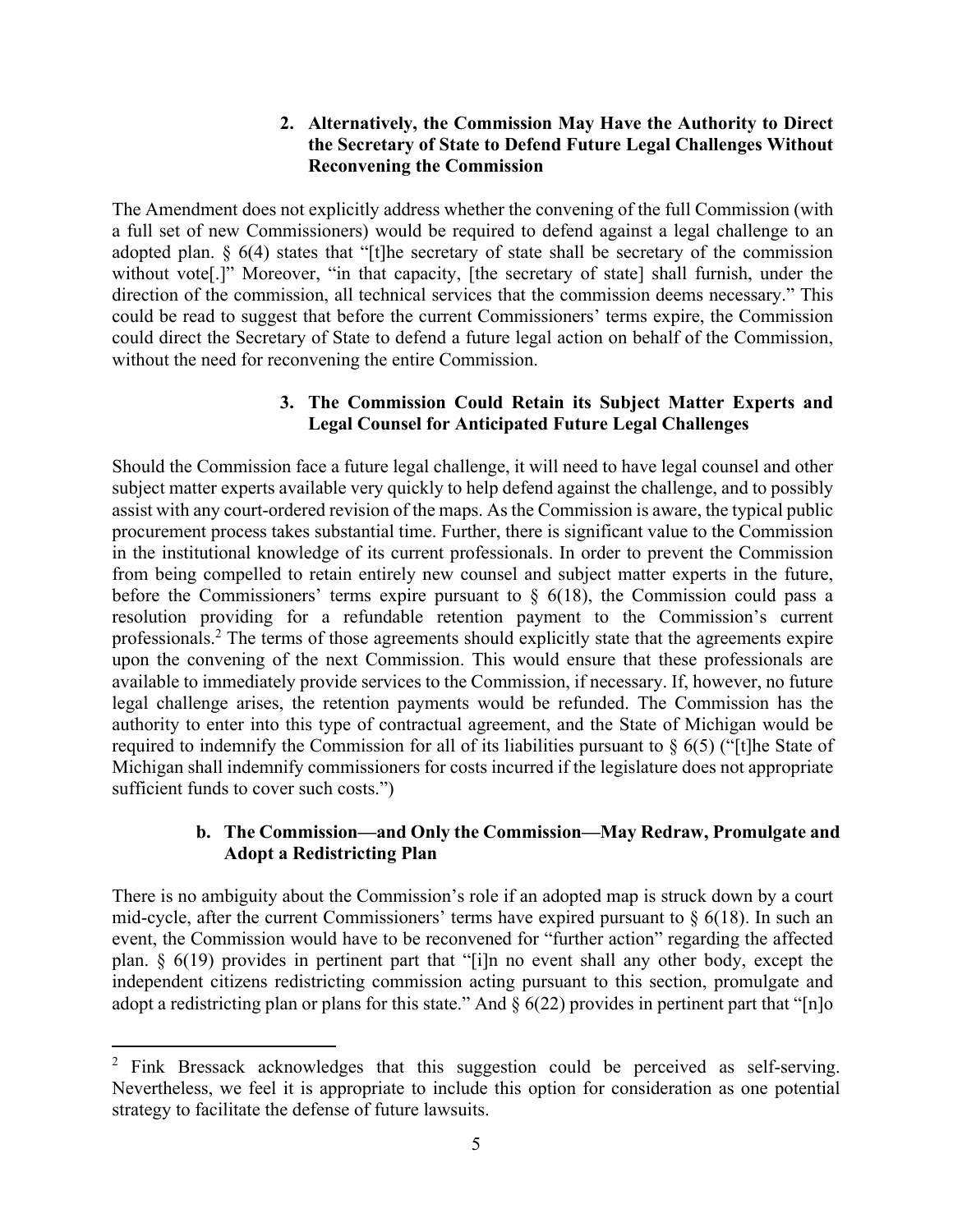other body shall be established by law to perform functions that are the same or similar to those granted to the commission in this section." Accordingly, there are no avenues for the adoption of a remedial plan, aside from the Commission acting in accordance with  $\S$  6. Because the current Commissioners' terms will have expired, the Secretary of State would need to draw new Commissioners as discussed in Section II(a)(1) above.

#### **c. Financial Considerations for the Commission**

The question of compensation for the Commissioners is controlled by  $\S$  6(5), which states that "[e]ach commissioner shall receive compensation at least equal to 25 percent of the governor's salary." An argument could be made that this guarantees each Commissioner compensation equal to 25 percent of the governor's salary prorated on an annual basis for the entire term served by that Commissioner, but that would dictate extraordinary compensation for each Commissioner during extended periods of relative inactivity after all the obligations of the Commissioners have been completed other than the defense of ongoing litigation. In the alternative, because the text guarantees "compensation" of a certain amount, and not a "salary" of that amount, the guarantee appears more likely to provide minimum total compensation at least equal to 25 percent of the governor's salary for one year. The governor's salary is \$159,300; therefore, each Commissioner is Constitutionally guaranteed compensation of at least \$39,825. Because the current Commissioners have already received more than the guaranteed amount of compensation, the Commission could choose to reduce Commissioners' current compensation as much as it deems appropriate. Any newly-selected Commissioners, however, would be entitled to compensation of at least 25 percent of the governor's salary at the time of their appointments.

The Constitution provides for funding if the Commission must be reconstituted to defend against mid-cycle litigation. § 6(6) provides in pertinent part that "[t]he legislature shall provide adequate funding to allow the commission to defend any action regarding an adopted plan." If the Legislature refuses to appropriate such funding, the Commission may pursue legal action against the Legislature "regarding the adequacy of resources provided for the operation of the commission." Const 1963, art 4, § 6(6).

#### **III. Conclusion**

We are providing guidance to the Commission regarding anticipated dormancy issues through a legal analysis of relevant Constitutional language. We do not opine as to appropriateness of certain dormancy-related provisions from a policy perspective. We understand that the practical reality of reconvening the Commission with new Commissioners raises significant concerns, particularly considering the hard work the current Commissioners have put into the redistricting process and the depth of knowledge that the current Commissioners have acquired. Obviously, an argument can be made that the drawing of new Commissioners creates an odd set of incentives. Would citizens selected years after they tendered their names for the selection pool agree to participate at this late stage? Would they agree to participate to defend plans when their likely intent in seeking to serve on the Commission was to draw plans, not to defend plans drawn by others? What would be their duties in defending a plan or plans about which they know virtually nothing? And would new commissioners have a perverse incentive to allow judicial challenges to succeed so that they would be authorized to redraw the Commission's redistricting plan? This could leave the question